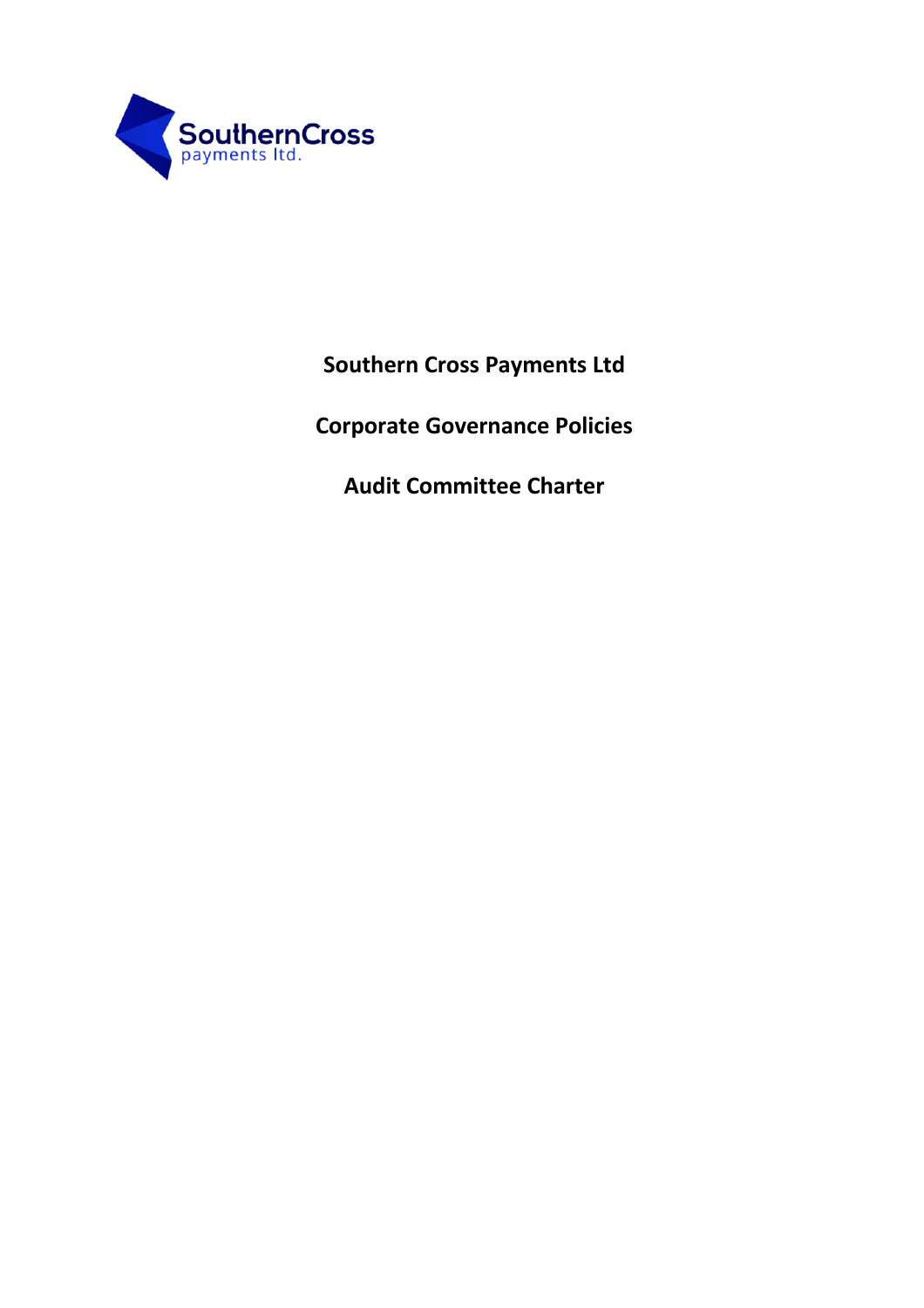# **1. Composition of the Audit Committee**

The Committee shall be members of, and appointed by, the Board of Directors and shall comprise 3 independent non-executive directors, where possible, with the secretary of the company being the secretary of the Audit Committee. All Committee members shall be financially literate. One member, who does not chair the Board, shall be appointed to chair the Audit Committee and be an independent non-executive director. At least one member shall have accounting and/or related financial management expertise as determined by the Board, along with another member who has experience in managing financial, operational and regulatory risk. All Committee members shall have a reasonable understanding of the sectors/industries in which the Company participates.

# **2. Role of the Audit Committee**

The role of the Audit Committee is to review and make recommendations to the Board in relation to:

- the adequacy of the entity's corporate reporting processes and internal control framework;
- whether the entity's financial statements reflect the understanding of the committee members of, and otherwise provide a true and fair view of, the financial position and performance of the entity;
- the appropriateness of the accounting judgements or choices exercised by management in preparing the entity's financial statements;
- the appointment or removal of the external auditor;
- the fees payable to the auditor for audit and non-audit work;
- the rotation of the audit engagement partner;
- the scope and adequacy of the external audit;
- the independence and performance of the external auditor;
- any proposal for the external auditor to provide non-audit services and whether it might compromise the independence of the external auditor;
- if the Company has an internal audit function:
	- the appointment or removal of the company appointed to complete the internal audit function;
	- the scope and adequacy of the internal audit work plan; and
	- the independence, objectivity and performance of the internal audit function.

## **3. Operations**

The Committee shall review audit matters at a minimum at least four (4) times a year to consider the six monthly and annual external audit results, and otherwise as required based upon the i) internal audit plan, and ii) the external audit plan. Minutes of the consideration of such matters are to be kept and provided to the Board as part of their next meeting papers.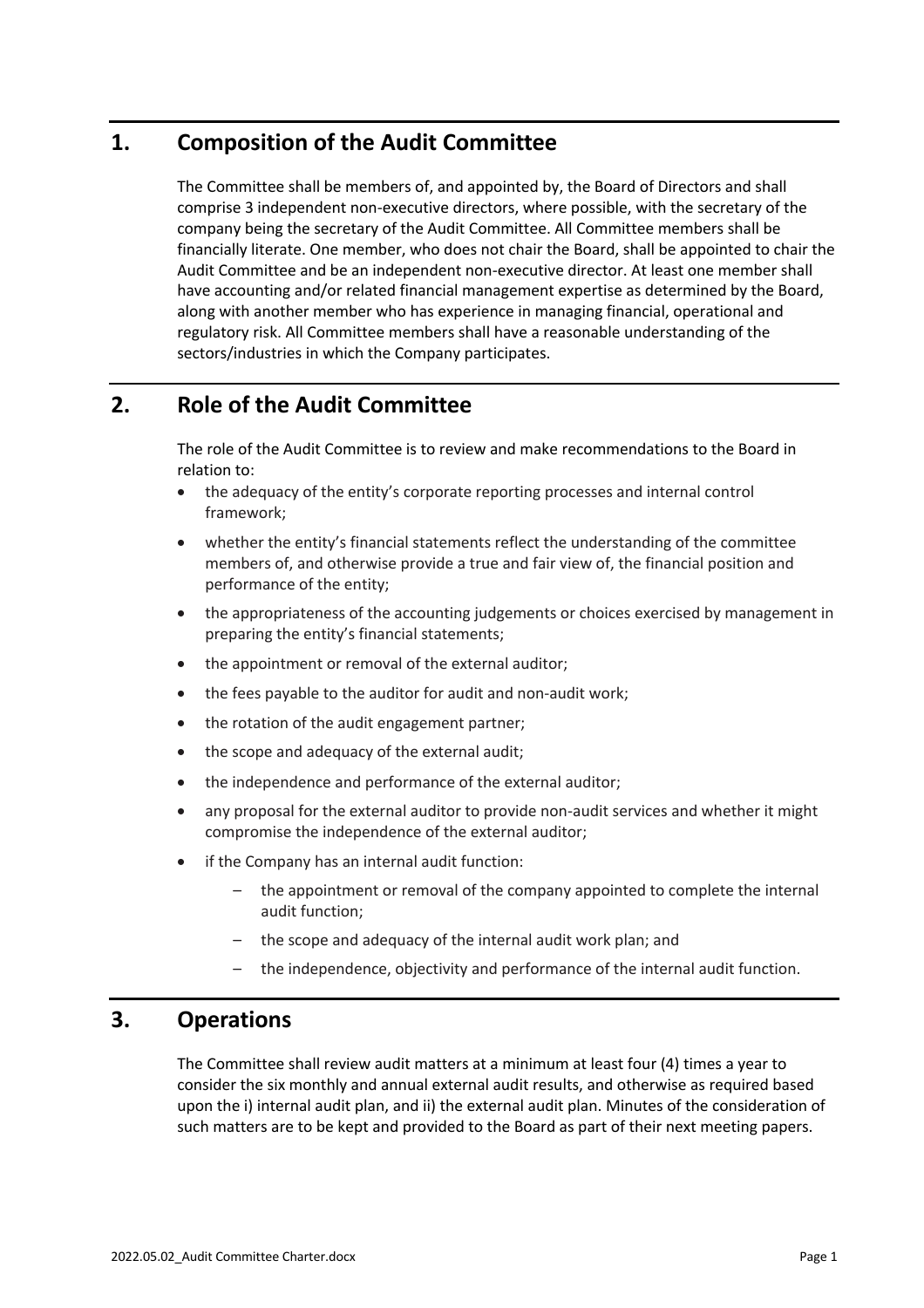## **4. Authority and Resources**

- (a) The Committee may seek provision of educational information on accounting policies and other financial topics relevant to the Company to assist in fulfilling their duties. Further, the Committee may seek explanations and additional information from the Company's external auditors, without management present, when required.
- (b) When considered necessary or appropriate, the Committee may conduct or authorise investigations and may retain independent legal, accounting or other advisors.

# **5. Reporting to the Board and Shareholders**

To assist the Board to carry out its audit function, the Audit Committee should compile a report to the Board on, at least annually, on the following matters:

- (a) Receive and appraise, at least annually the reports of the external auditor and internal auditor where appropriate.
- (b) assessment of whether external reporting is consistent with Board members' information and knowledge and is adequate for shareholder needs;
- (c) assessment of the management processes supporting external reporting;
- (d) procedures for the selection and appointment of the external auditor and for the rotation of external audit engagement partners;
- (e) recommendations for the appointment or, if necessary, the removal of the external auditor; and
- (f) assessment of the performance and independence of the external auditors. Where the external auditor provides non-audit services, the report should state whether the Board is satisfied that provision of those services has not compromised the auditor's independence.

## **6. Responsibilities**

Annual responsibilities of the Audit Committee are as set out in the Audit Committee Charter – Annual Action Points contained in Schedule 1.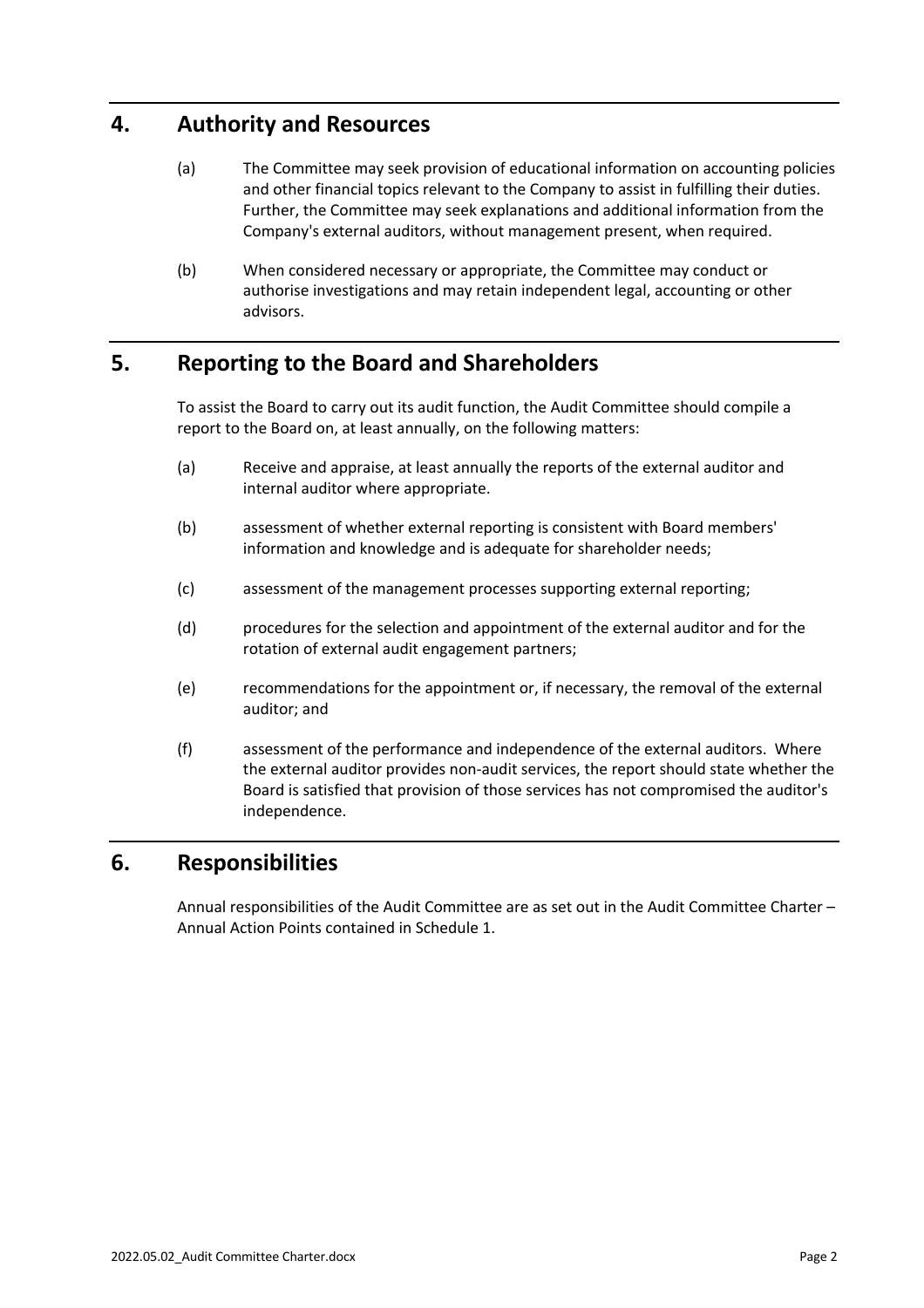## **Schedule 1 – Audit Committee Charter – Annual Action Points**

### **1. Financial Reporting and Internal Controls**

- (a) Review half-year, annual and, if applicable, quarterly financial statements.
- (b) Assess management's selection of accounting policies and principles.
- (c) Consider the external audit of the financial statements and the external auditor's report thereon including an assessment of whether external reporting is consistent with Board members' information and knowledge.
- (d) Consider internal controls including the Company's policies and procedures to assess, monitor and manage financial risks (and other business risks if authorised), and the Company's risk management framework and systems generally.
- (e) Assess if the external auditors report is adequate for shareholder needs.

#### **2. Annual meeting with External Auditor**

- (a) Discuss the Company's choice of accounting policies and methods, and any recommended changes.
- (b) Discuss the adequacy and effectiveness of the Company's internal controls.
- (c) Discuss any significant findings and recommendations of the external auditor and management's response thereto.
- (d) Discuss any difficulties of disputes with management encountered during the course of the audit including any restrictions or access to required information.

### **3. External Auditor**

- (a) Review the Company's procedures regarding the external auditor including the matters set out in Schedule 2.
- (b) Appoint and, if necessary, remove the external auditor and approve the terms on which the external auditor is engaged including the matters set out in Schedule 2.
- (c) Establish/review permissible services that the external auditor may perform for the Company and pre-approve all audit/non-audit services.
- (d) Confirm the independence of the external auditor, including reviewing the external auditor's non-audit services and related fees.
- (e) Assess the overall performance of the external auditor.
- (f) Ensure auditor attendance at Company's annual general meeting and availability to answer questions from security holders relevant to the audit.

#### **4. Internal Communications and Reporting**

Provide the report described in clause 5 of the Audit Committee Charter.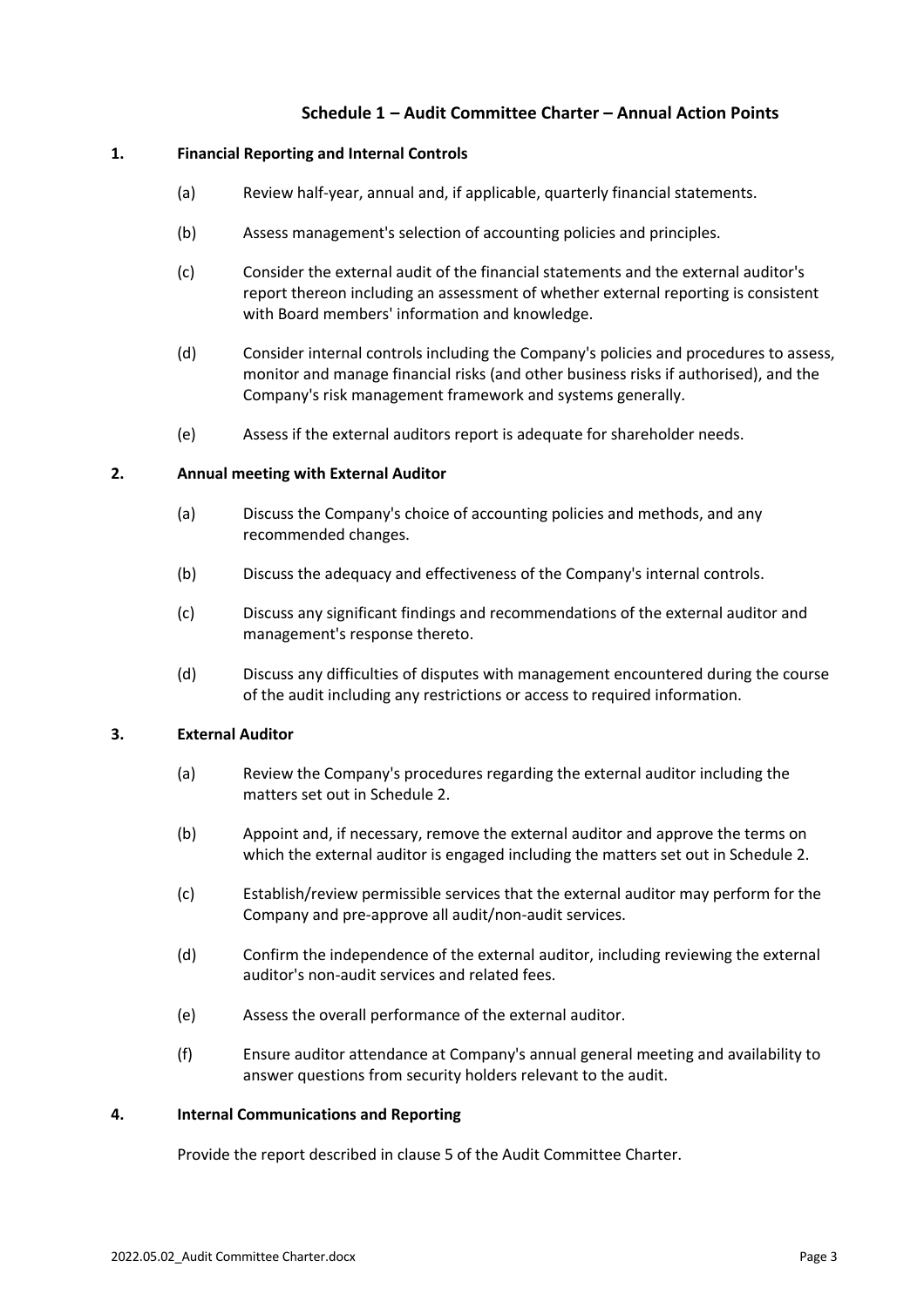## **5. Other**

- (a) Verify the composition of the Audit Committee function is in accordance with the Audit Committee Charter.
- (b) Review the independence of each Board member based on the Company's policy on assessing the independence of Directors in the Board Charter.
- (c) Review and update the Audit Committee Charter and Action Points.
- (d) Develop and oversee procedures for treating complaints or employee concerns received by the Company regarding accounting, internal accounting controls, auditing matters and breaches of the Company's Code of Conduct.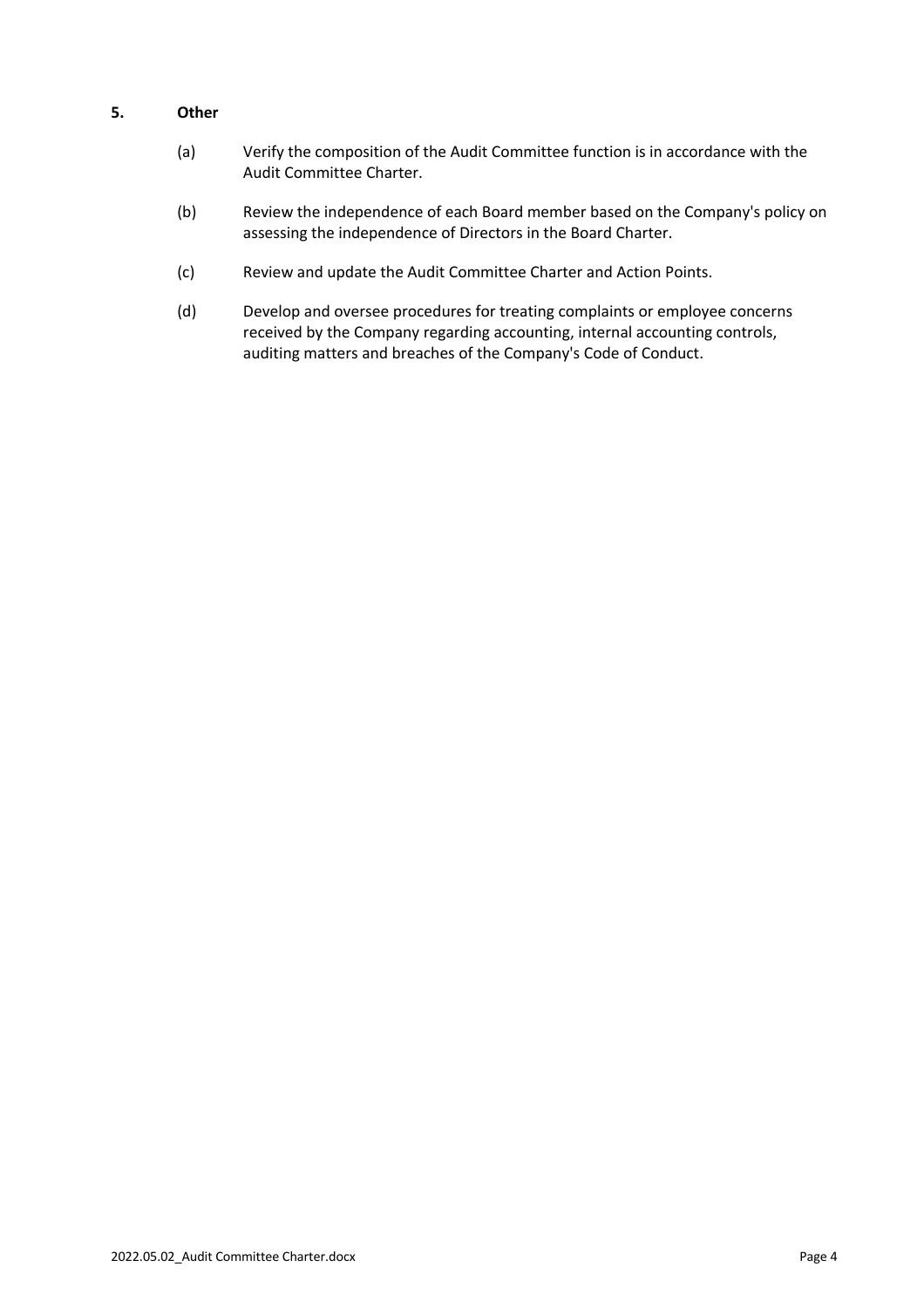## **Schedule 2 – Procedure for selection and appointment of external auditor**

#### **1. Introduction**

The Audit Committee conducts the selection process and recommends a preferred external auditor to the Board. The Board may endorse the external auditor recommended by the Audit Committee and appoint the auditor. Alternatively the Board may wish to review the recommendation of the Audit Committee.

At the request of the Audit Committee, the chief financial officer and/or chief executive officer may assist the Audit Committee in the selection and appointment process including by proposal of an external auditor, together with a written supporting submission.

#### **2. Tender**

(a) Request for submissions

If the Audit Committee elects to undertake a tender process, the chief executive officer or chief financial officer will prepare or cause to be prepared a draft request for submissions that will be reviewed for approval by the Audit Committee (with such changes as it considers appropriate).

The request should contain sufficient information to enable a proposal and fee estimate to be given to the Company. The request should include information about the Company, its operations, its key personnel, its structure, its financials and any other relevant information.

The chief executive officer or chief financial officer will arrange for candidates to meet with a selection panel appointed by the Audit Committee.

#### (b) Selection Panel

The selection panel will comprise nominated members of the Audit Committee, and any other person the Audit Committee considers appropriate to assist it to assess the suitability of the external auditor.

### **3. Selection Criteria**

The preferred external auditor should best satisfy the selection criteria identified by the Audit Committee including:

(a) Fees

A candidate must provide a firm fee quotation for its audit services. Price will be only one of the relevant factors in the selection of a preferred external auditor.

(b) Independence

A candidate must satisfy the Audit Committee that it is independent and outline the procedures it has in place to maintain its independence.

The external auditor must be independent from, and be seen to be independent from, the Company.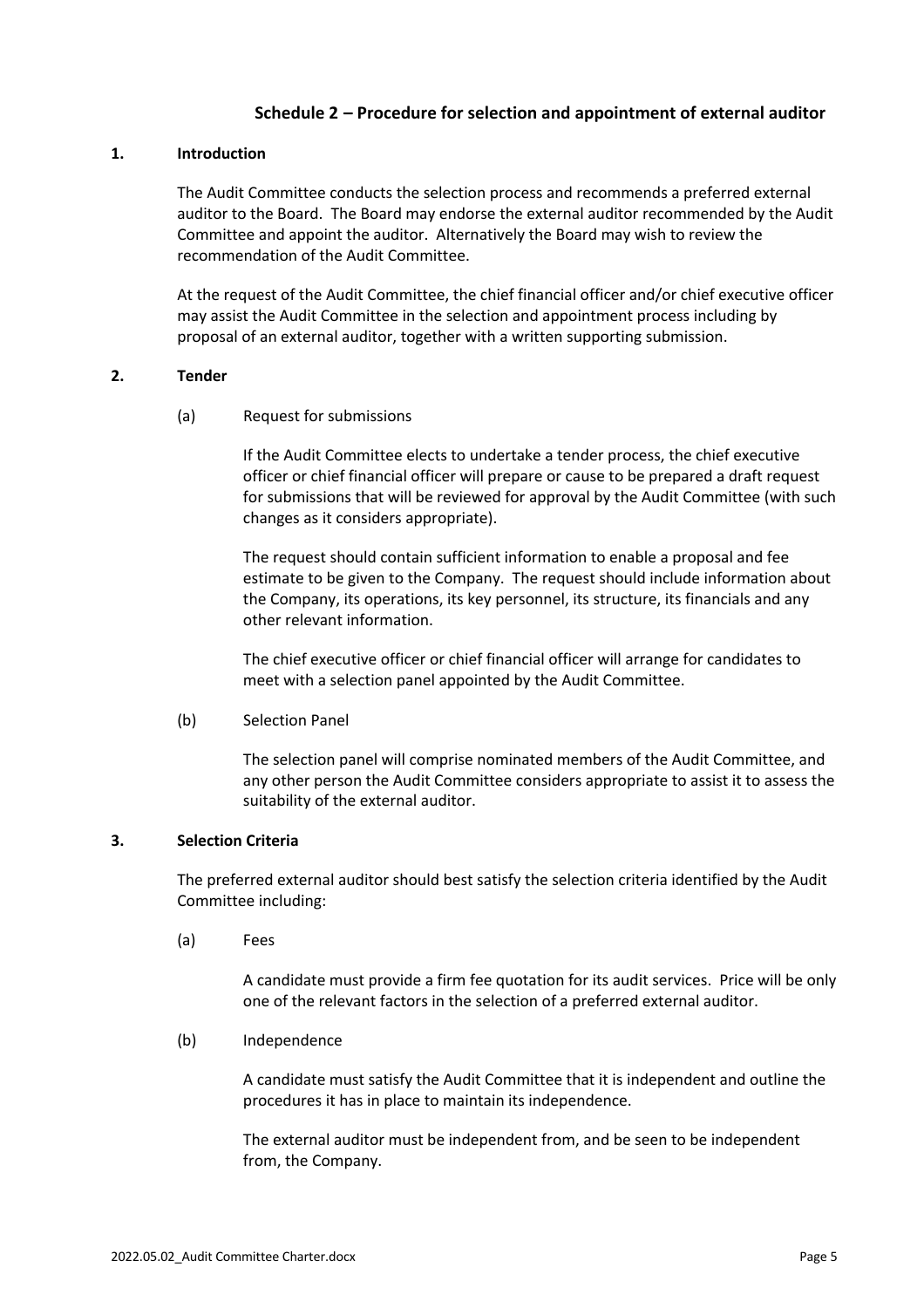In monitoring external auditor independence, the Audit Committee will have regard to the following principles:

- (i) monitor the number of former employees of the external auditor who were involved in auditing the Company and who are currently employed in senior financial positions in the Company, and assess whether this impairs or appears to impair the auditor's judgement or independence in respect of the Company. An individual auditor who was engaged by the external auditor and participated in the Company's audit shall be precluded from employment as chief executive officer or chief financial officer of the Company for a period of at least 12 months from the time of the audit; and
- (ii) consider whether taken as a whole, the various relationships between the Company and the external auditor and the economic importance of the Company (in terms of fees paid to the external auditor for the audit as well as fees paid to the external auditor for the provision of any non-audit services) to the external audit impair or appear to impair the auditor's judgement or independence in respect of the Company.
- (c) Scope of audit/issues resolution

A candidate must outline its response to the scope of audit in the request for submissions and any proposed procedures to address any issue of material significance or matter of disagreement with the Company's management.

The external auditor and the chief financial officer will be required to disclose to the Audit Committee all such issues of material significance and all matters of disagreement, whether resolved or unresolved.

(d) Non-audit work

A candidate must detail its approach to the provision of non-audit related services to the Company. Generally such work should be at most negligible.

If proposed otherwise, the Audit Committee must consider the circumstances in which the Company might use the external auditor for non-audit services. Matters to be considered include the extent, scope and potential value of non-audit fees and any circumstance where the external auditor may be required to review and rely upon work conducted by it in a non-audit capacity.

The scope of non-audit work must not be allowed to impinge upon the external auditor's independence (refer also to paragraph 4 below).

(e) Other matters

The selection criteria may include such other matters as the Audit Committee thinks fit.

#### **4. Policy on audit and non-audit services**

The Audit Committee will develop a policy that sets out the circumstances in which the Company may use the external auditor for other services. A copy of this policy will be provided to the external auditor.

The policy will be based on the following principles: